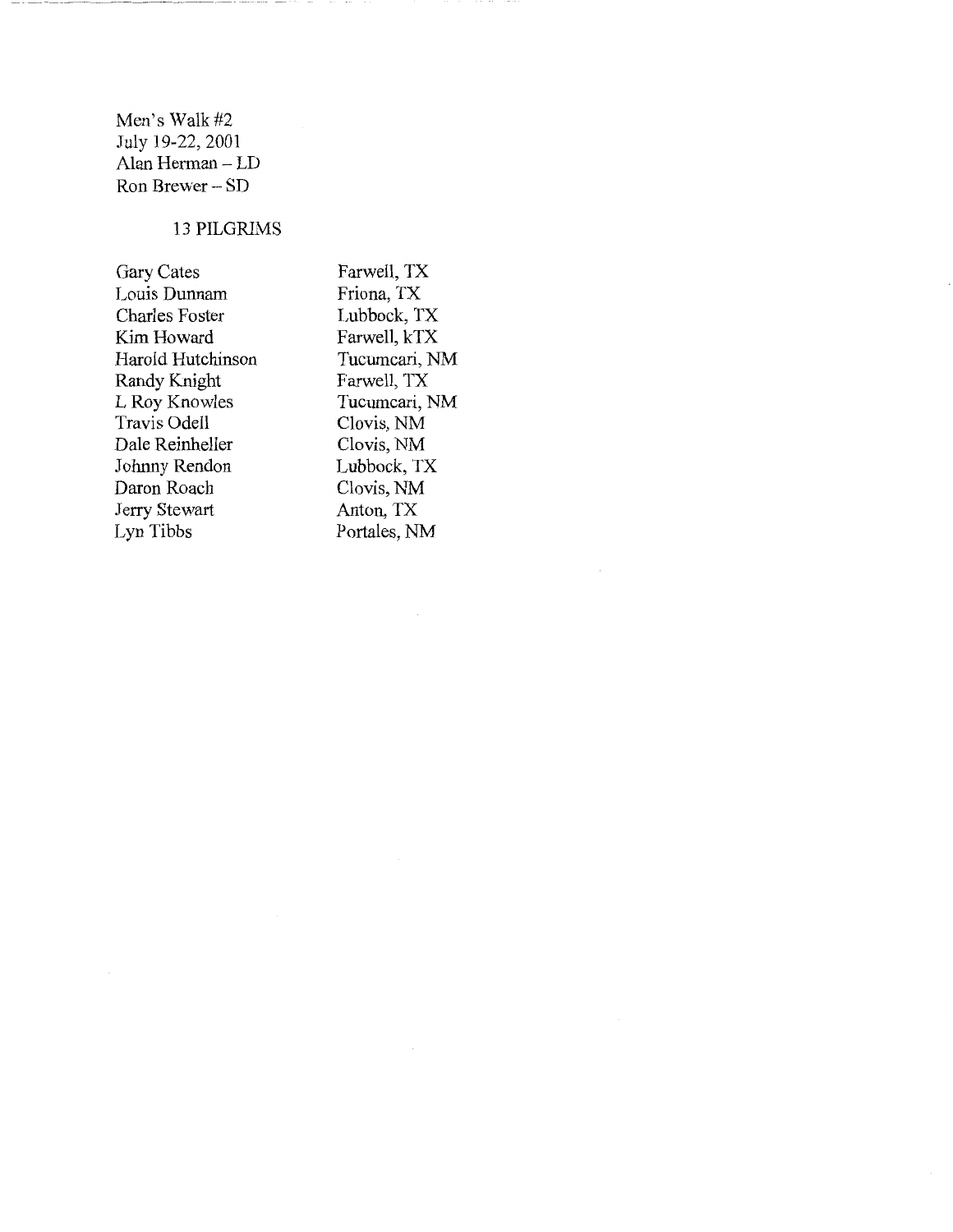Men's Walk #2 July 19-22, 2001 Alan Herman- LD Ron Brewer - SD

## TEAM

Alan Herman- LD Ron Brewer- SD Maurice Bonecutter- ASD Dennis Bryan - ASD Richard Jones - ASD Keith Wilks- ASD Mac Eichenberger – BR David George - ALD Greg Howard- ALD Mike Richmond- ALD Tom Weingates - ALD Ty Thatcher- ALD Travis Husted- ALD Tim Kasel - TL Wayne Richardson- TL Bill Sheridan- TL Stephen Schilling - TL Bobby Thatcher- TL Todd Northcutt- ATL Waymond Ragland- ATL Rob Roark- ATL Justin Robbs - ATL Bobby Speer - ATL Matt Carter - MD

Perseverance Means of Grace Justifying Grace Obstacles to Brace Prevenient Grace Sanctifying Grace

Life In Piety Priorities Priesthood of All Believers Growth Through Study

Fourth Day Christian Action Body of Christ Changing Our World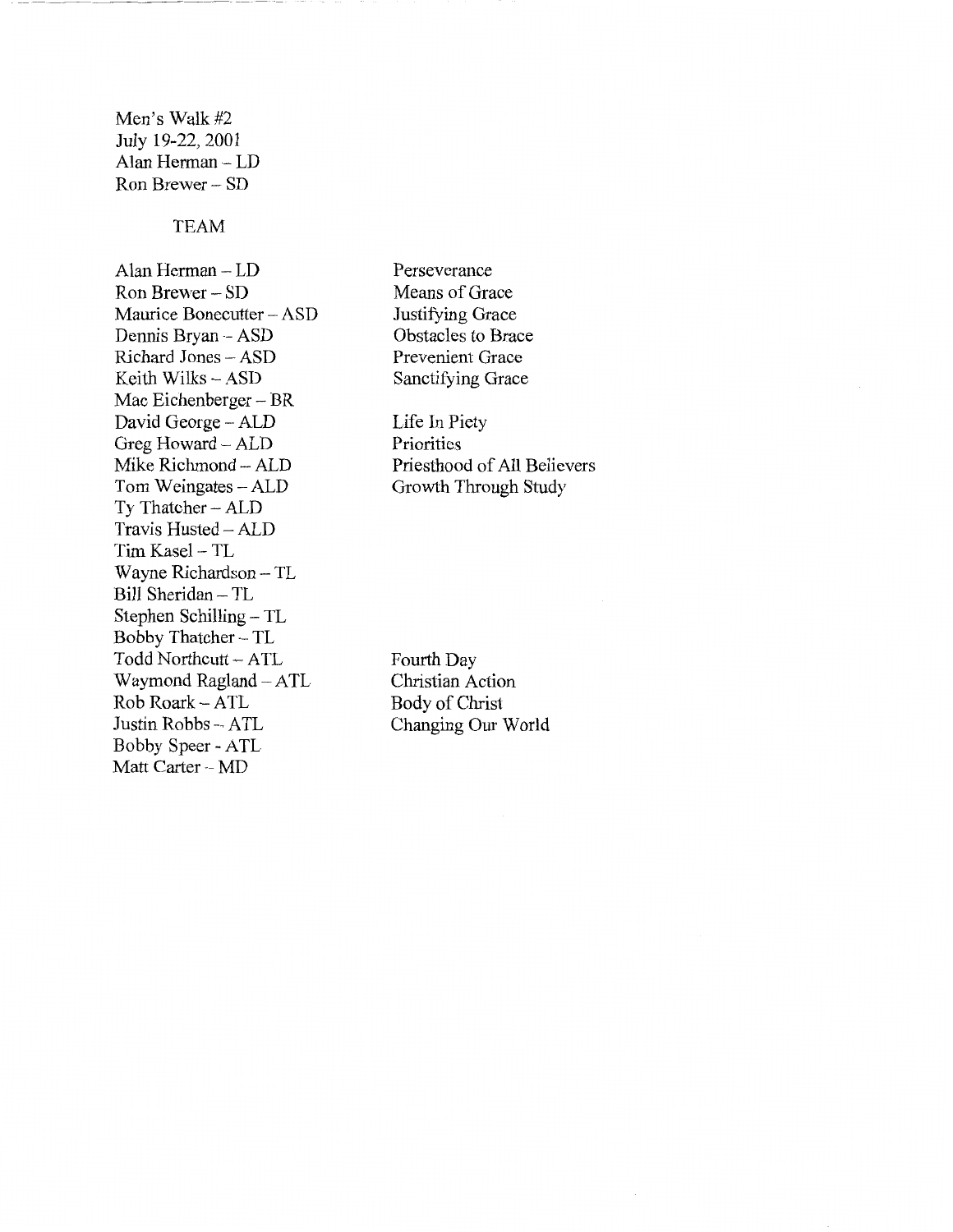Women's Walk #2 Pilgrims August 2-5, 2001 Denece Robbins, LD Ross Dunn, SD

36 PILGRlMS

Pansy Belcher – Moriarity, NM Laqueda Chaves - Portales, NM Karen Dane – Clovis, NM Amber Dixson - Elida, NM Kenda Dunnam- Friona, TX  $\checkmark$  Connie Foster - Lubbock, TX Cynthia Garcia- Clovis, NM / Natalie George - Hereford, TX 'I Annetta Hadley- Farwell, TX Cheri Hanson- Clovis, NM  $\sqrt{L}$ yn Henderson – Clovis, NM Stacey Johnson- Clovis, NM Cindy Kleyn-Kennedy- Clovis, NM Kristi Knight- Farwell, TX Karena Langan- Clovis, NM LaNell Leatherwood- Clovis, NM Beverly Lockmiller – Clovis, NM Shauna Mahaney – Clovis, NM  $\sqrt{J}$  Jamie Malloy – Clovis, NM Peggy McDaniel – Clovis, NM  $\sqrt{}$  Billie Merritt - Clovis, NM  $\sqrt{\phantom{a}}$  Audrey Mitchell – Canyon, TX l Dawn Orahood - Clovis, NM Patti Poarch- Clovis, NM Wendy Poole – Clovis, NM Bernice Riley - Broadview, NM Quineil Roark - Clovis, NM Renee Schaap – Clovis, NM  $\sqrt{s}$  Mandy Shipman – Lubbock, TX Eshter Steinle - Clovis, NM Liz Tanner- Clovis, NM Brenda Wren- Clovis, NM Maria Waters - Clovis, NM Kristy White- Farwell, TX Trinity Watt- Clovis, NM / Vikki Woody- Clovis, NM